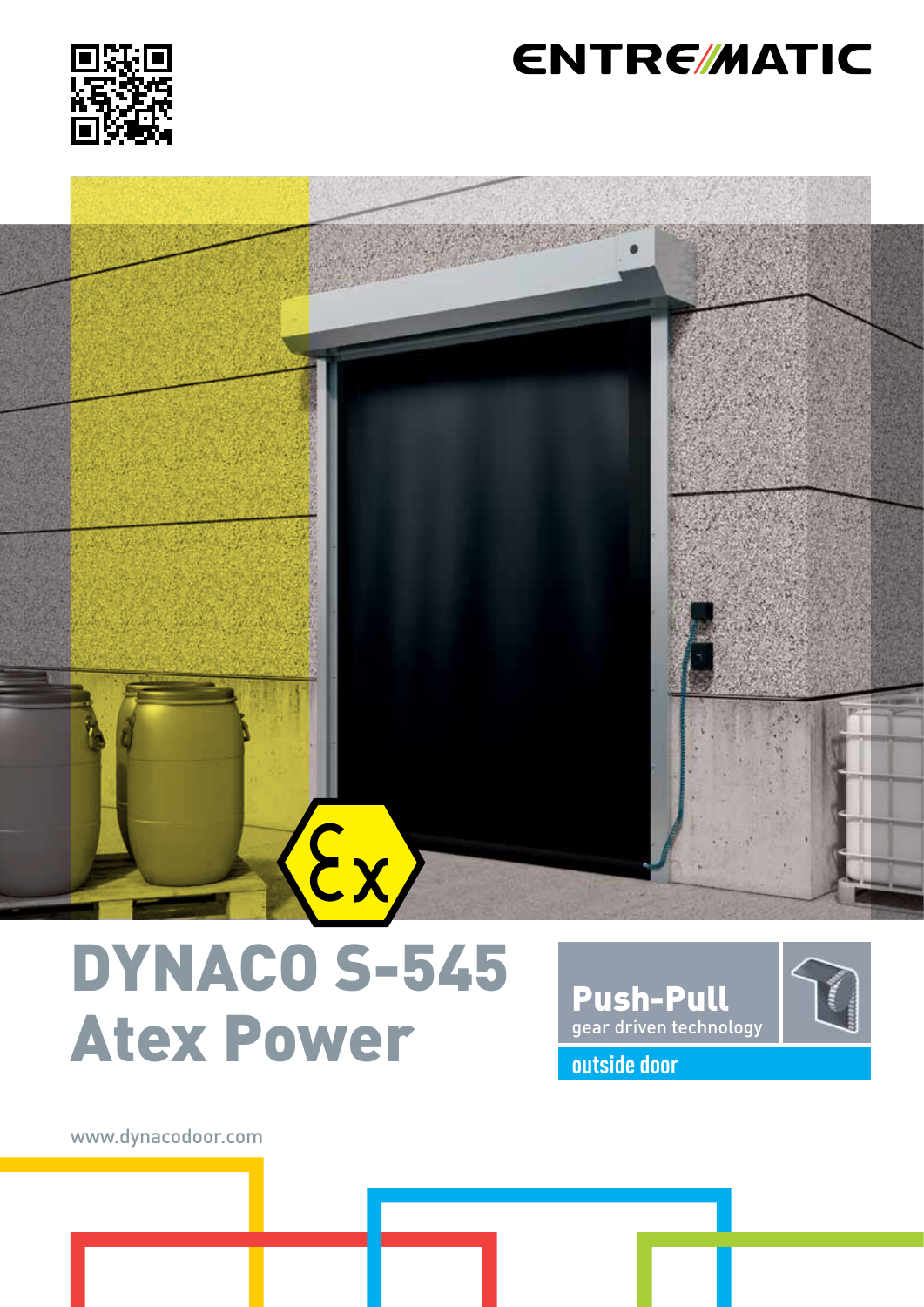# DYNACO S-545 Atex Power

The Dynaco S-545 Atex Power is specifically designed for outside applications in explosion sensitive environments. Officially approved by Apragaz notified body for use in potentially explosive atmospheres.

All metal parts are stainless steel, non-metallic parts are composed of antistatic or electrical conductive materials, thus avoiding the build up of static electricity that could generate sparks.

Operating speed and perfect sealing properties improve your traffic flows and provide employee comfort, environmental control and savings on energy costs.

Fully self-reinserting, the Dynaco S-545 Atex Power will automatically reinsert itself in its side guides when the curtain is accidentally hit.

- HIGH SPEED OPERATION· Maximum speed 1 m/s.
- **B** PATENTED "PUSH PULL" TECHNOLOGY: Unique door drive system.
- SUPERIOR SEAL, WIND RESISTANT: Patented side frame assembly. Up to wind load class 4.
- CRASH FORGIVING AND SELF-REINSERTING WITHOUT INTERVENTION:

The curtain automatically reinserts itself when dislodged. No repair costs, no production downtime.

- USER SAFETY: Flexible curtain without rigid elements.
- **ADVANCED DRIVE:**

Frequency driven motor and encoder for smooth operation. Wearable elements are reduced to a minimum.

- **BUYNALOGIC CONTROL BOX:** User-friendly control box with self-diagnosis.
- **CONFORM TO EN13241-1**
- CONFORM TO DIRECTIVE 2014/34/EU  $\langle \mathbf{\hat{x}} \rangle$  II 3 G/D Ex ck T4 135°C Ex db mc ia e IIC T4

Ex tb mc tD IIIB 135°C CE 0029 APRAGAZ 16ATEX 150X T ambiant -10°C to 40°C



Side reinforcement

Complete structure in stainless steel

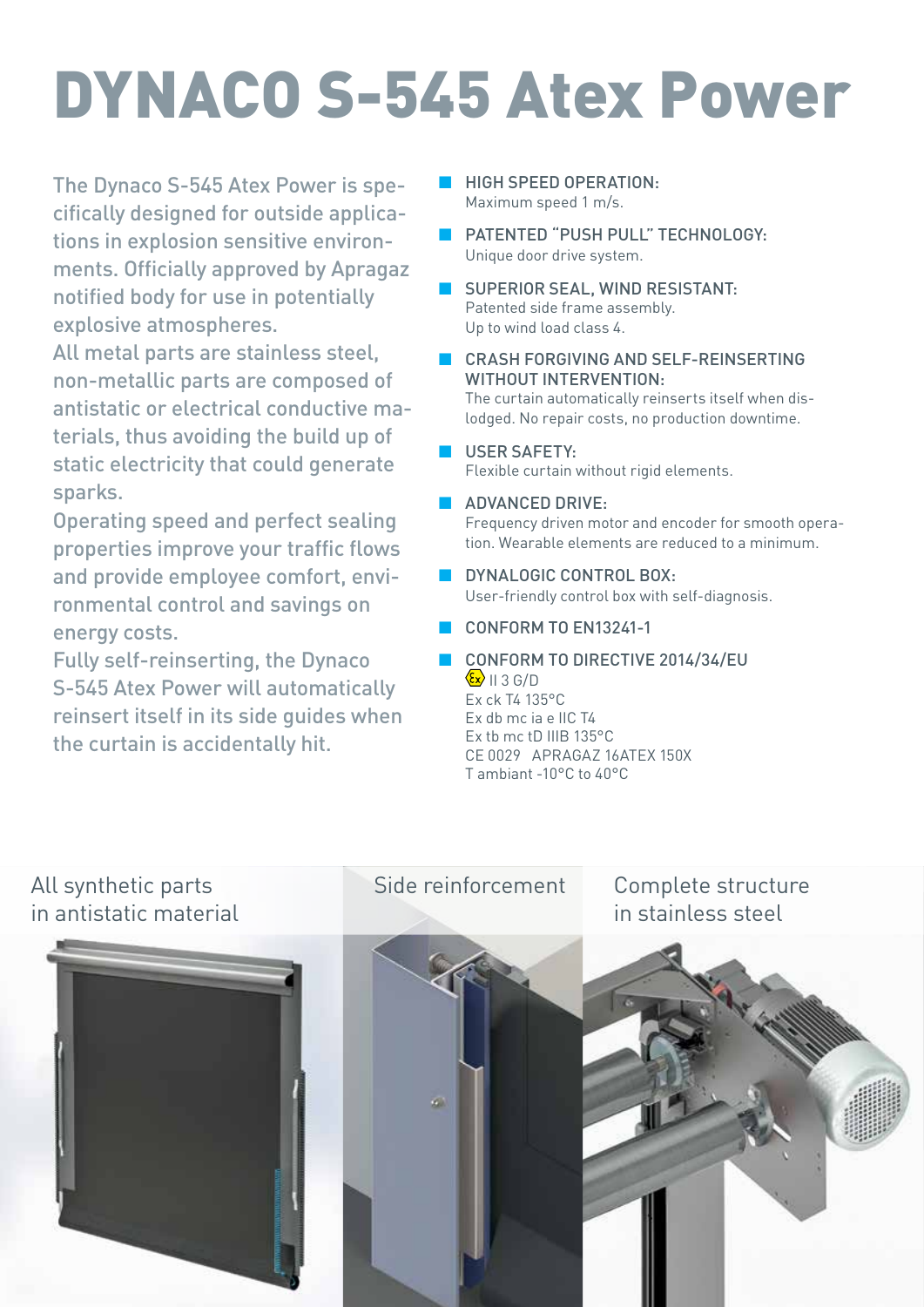### Push-Pull gear driven technology



| outside door |  |  |
|--------------|--|--|
|              |  |  |
|              |  |  |

| <b>EN13241-1 STANDARDS</b>     |          |                 |                         |  |  |
|--------------------------------|----------|-----------------|-------------------------|--|--|
| <b>Standard</b>                | Ref.     | Test acc.       | <b>Results</b>          |  |  |
| Water<br>permeability          | FN 12425 | FN 12489        | Class <sub>2</sub>      |  |  |
| <b>Wind load</b>               | EN 12424 | EN 12444        | $Class 3*$              |  |  |
| Wind<br>permeability           | FN 12426 | FN 12427        | Class <sub>1</sub>      |  |  |
| Safe openings                  | FN 12453 | FN 12445        | Pass                    |  |  |
| Mechanical<br>resistance       | EN 12604 | FN 12605        | Pass                    |  |  |
| <b>Unintended</b><br>movements | EN 12604 | <b>FN 12605</b> | Pass                    |  |  |
| <b>Thermal</b><br>resistance   | FN 12428 | FN 12428        | 6,02 W/m <sup>2</sup> K |  |  |
| <b>Performance</b><br>(cycles) | EN 12604 | EN 12605        | <b>NPD</b>              |  |  |

The indicated class for wind resistance applies for maximum dimensions. \* For doors up to W 4.000mm x H 5.500mm: Class 4

| <b>CHARACTERISTICS</b>                       |                                                                                                                                                                                                                                                                                     |  |  |  |
|----------------------------------------------|-------------------------------------------------------------------------------------------------------------------------------------------------------------------------------------------------------------------------------------------------------------------------------------|--|--|--|
| Max. dimensions                              | W 5 500 mm x H 5 500 mm                                                                                                                                                                                                                                                             |  |  |  |
| <b>Opening speed</b><br><b>Closing speed</b> | Maximum 1 m/s<br>1 m/s                                                                                                                                                                                                                                                              |  |  |  |
| <b>Structure</b>                             | Stainless steel: 80 x 40 x 3 mm.                                                                                                                                                                                                                                                    |  |  |  |
| Drum                                         | Stainless steel - $\emptyset$ 102 x 1.2 mm                                                                                                                                                                                                                                          |  |  |  |
| Side guides                                  | Reinforced antistatic polyethylene (PE-<br>UHMW1000 carbon black) on springs. Lower 300<br>mm of side guides reinforced.                                                                                                                                                            |  |  |  |
| <b>Motor</b>                                 | 4 poles, without brake. Ex d<br>Power 1,5 kW - IP rating: IP 66                                                                                                                                                                                                                     |  |  |  |
| <b>Control box</b>                           | DYNALOGIC 2 (600x600x210mm) provided with:<br>circuit breaker, general divider, adjustable timer,<br>push button for opening and reset, emergency<br>stop and Ex i switching amplifier.<br>IP rating: IP 54. Frequency inverter.<br>Always to be installed outside the danger zone. |  |  |  |
| <b>Standard detectors</b>                    | Ex ia infrared barrier: 300 mm from the floor.<br>Bottom edge detection via intrinsic safety barrier                                                                                                                                                                                |  |  |  |
| <b>Power supply</b><br><b>Frequency</b>      | Single phase 230V - 18 A<br>Frequency: 50-60 Hz                                                                                                                                                                                                                                     |  |  |  |
| <b>Available colours</b><br>comparable with: | Black RAL9005<br>(Actual colour may deviate. Colour sample availa-<br>ble upon request)                                                                                                                                                                                             |  |  |  |

### Atex motor, gearbox and encoder



### Bottom edge detection via intrinsic safety barrier



### Standard earthing kit